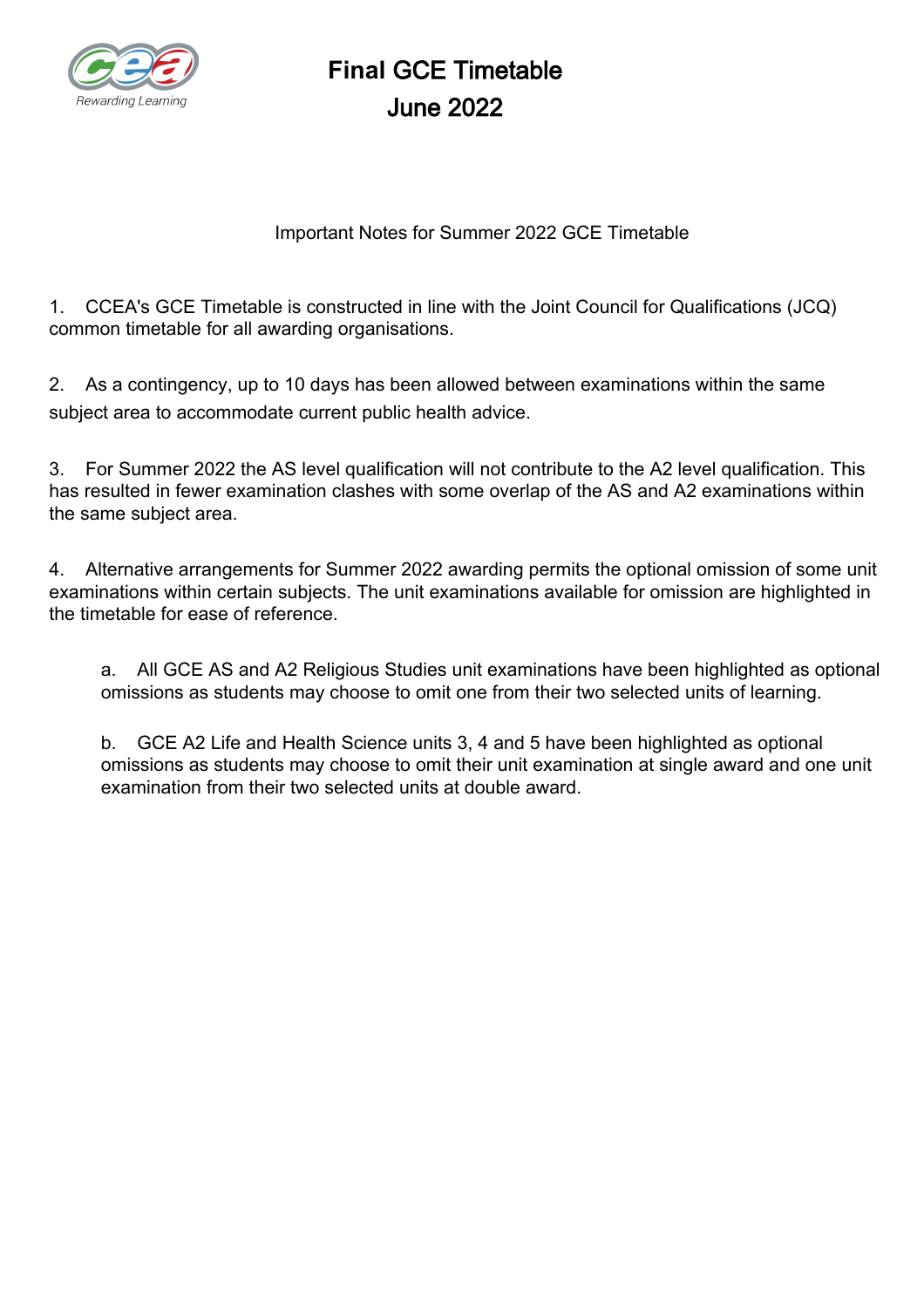

# FINAL GCE Timetable June 2022

1. GCE AS/A2 Art and Design Visiting Moderation Period: Monday 23 May - Wednesday 8 June 2022

2. GCE AS/A2 Modern Languages Visiting Examination Period: Monday 25 April - Tuesday 24 May 2022

- 3. GCE Music Performance Visiting Examination Period: Monday 25 April Friday 13 May 2022
- 4. GCE Performing Art Visiting Examination Period: Monday 11 April Friday 20 May 2022

5. GCE Technology and Design: Due to public health adaptations there will be no visiting moderation for these units. Portfolios must be submitted to CCEA by Tuesday 3 May 2022

- 6. GCE Contingency Examination Day is Wednesday 29 June 2022
- 7a. The normal start time for morning sessions is 9.15am
- 7b. The normal start time for afternoon sessions is 1.30pm
- 8. Results will be issued to candidates on Thursday 18 August 2022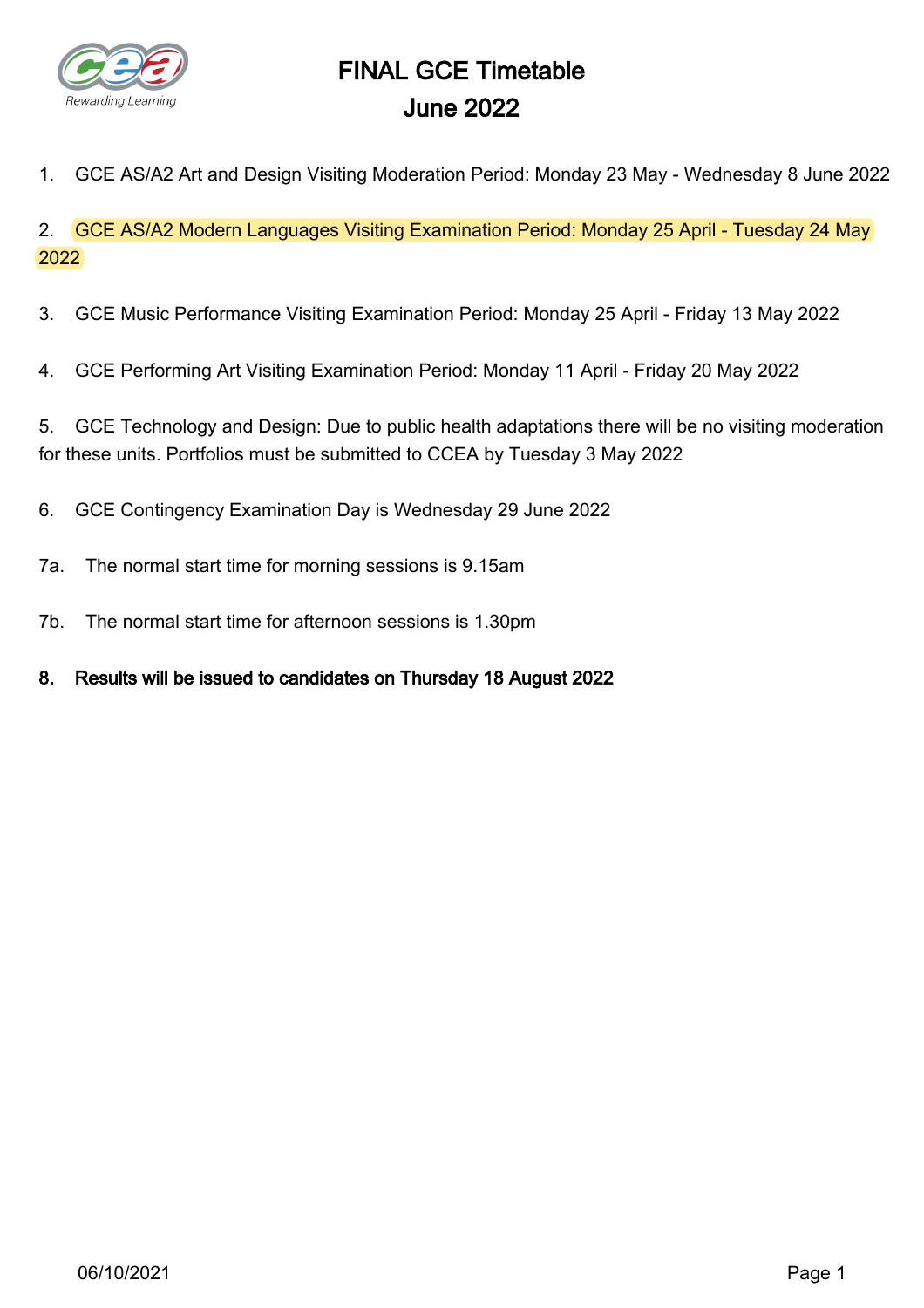

WEEK BEGINNING 09 May 2022

| <b>Unit</b>       | <b>Subject</b>                           | Time           | Date                | Unit              | <b>Subject</b>                        | Time          |
|-------------------|------------------------------------------|----------------|---------------------|-------------------|---------------------------------------|---------------|
| Code              |                                          |                |                     | Code              |                                       |               |
| SCH <sub>31</sub> | Chemistry AS Unit 3 Practical (1hr 15m)  | $9.15 - 10.30$ | Monday<br>09 May    | SPH <sub>32</sub> | <b>Physics AS Unit 3 Theory (1hr)</b> | $1.30 - 2.30$ |
| SPH31             | <b>Physics AS Unit 3 Practical (1hr)</b> | $9.15 - 10.15$ | Tuesday<br>10 May   |                   |                                       |               |
| APH <sub>32</sub> | Physics A2 Unit 3 Theory (1hr)           | $9.15 - 10.15$ | Wednesday<br>11 May |                   |                                       |               |
| ACH <sub>31</sub> | Chemistry A2 Unit 3 Practical (1hr 15m)  | $9.15 - 10.30$ | Thursday<br>12 May  |                   |                                       |               |
| APH31             | Physics A2 Unit 3 Practical (1hr)        | $9.15 - 10.15$ | Friday<br>13 May    |                   |                                       |               |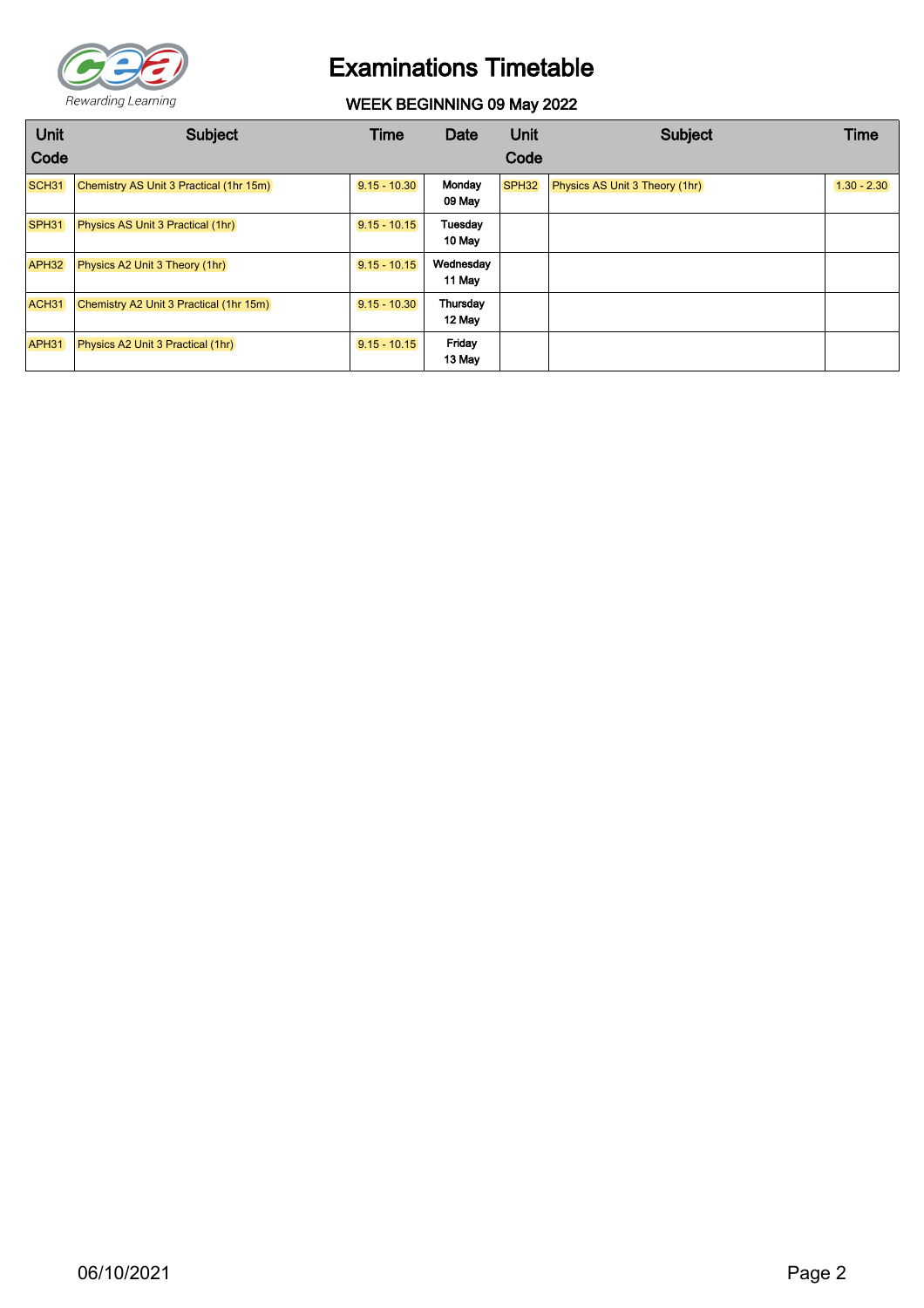

### WEEK BEGINNING 16 May 2022

| <b>Unit</b><br>Code                                                           | <b>Subject</b>                                                                                                                                                                               | Time                                                                                   | Date                | Unit<br>Code   | <b>Subject</b>                                                                    | Time                           |
|-------------------------------------------------------------------------------|----------------------------------------------------------------------------------------------------------------------------------------------------------------------------------------------|----------------------------------------------------------------------------------------|---------------------|----------------|-----------------------------------------------------------------------------------|--------------------------------|
| SEC <sub>11</sub><br>SEP21<br>SEP22                                           | Economics AS Unit 1 (1hr 30m)<br>Spanish AS 2 Section A (40m)<br>Spanish AS 2 Section B & C (1hr 20m)                                                                                        | $9.15 - 10.45$<br>$9.15 - 9.55$<br>10.10 - 11.30                                       | Monday<br>16 May    | SDT21<br>SFM11 | Digital Technology AS Unit 2 (1hr 30m)<br>Further Mathematics AS Unit 1 (1hr 30m) | $1.30 - 3.00$<br>$1.30 - 3.00$ |
| SCH <sub>14</sub><br>SGM21<br>SGM22                                           | Chemistry AS Unit 1 (1hr 30m)<br>German AS 2 Section A (40m)<br>German AS 2 Section B & C (1hr 20m)                                                                                          | $9.15 - 10.45$<br>$9.15 - 9.55$<br>10.10 - 11.30                                       | Tuesday<br>17 May   | SGG11<br>SMU31 | Geography AS Unit 1 (1hr 15m)<br>Music AS Unit 3 Paper 1 (1hr)                    | $1.30 - 2.45$<br>$1.30 - 2.30$ |
| SMX21<br>SPH <sub>11</sub>                                                    | Moving Image Arts AS Unit 2 (1hr 30m)<br>Physics AS Unit 1 (1hr 45m)                                                                                                                         | $9.15 - 10.45$<br>$9.15 - 11.00$                                                       | Wednesday<br>18 May | SET11<br>SHY11 | Environmental Technology AS Unit 1 (1hr 30m)<br>History AS Unit 1 (1hr 30m)       | $1.30 - 3.00$<br>$1.30 - 3.00$ |
| SEL <sub>12</sub>                                                             | English Literature AS Unit 1 (2hrs)                                                                                                                                                          | $9.15 - 11.15$                                                                         | Thursday<br>19 May  | SMT11          | Mathematics AS Unit 1 (1hr 45m)                                                   | $1.30 - 3.15$                  |
| SFR <sub>21</sub><br>SFR <sub>22</sub><br>SRE <sub>11</sub><br>SRE21<br>SRE31 | French AS Section A (40m)<br>French AS 2 Sections B & C (1hr 20m)<br>Religious Studies AS Unit 1 (1hr 20m)<br>Religious Studies AS Unit 2 (1hr 20m)<br>Religious Studies AS Unit 3 (1hr 20m) | $9.15 - 9.55$<br>$10.10 - 11.30$<br>$9.15 - 10.35$<br>$9.15 - 10.35$<br>$9.15 - 10.35$ | Friday<br>20 May    | SBY11          | Biology AS Unit 1 (1hr 30m)                                                       | $1.30 - 3.00$                  |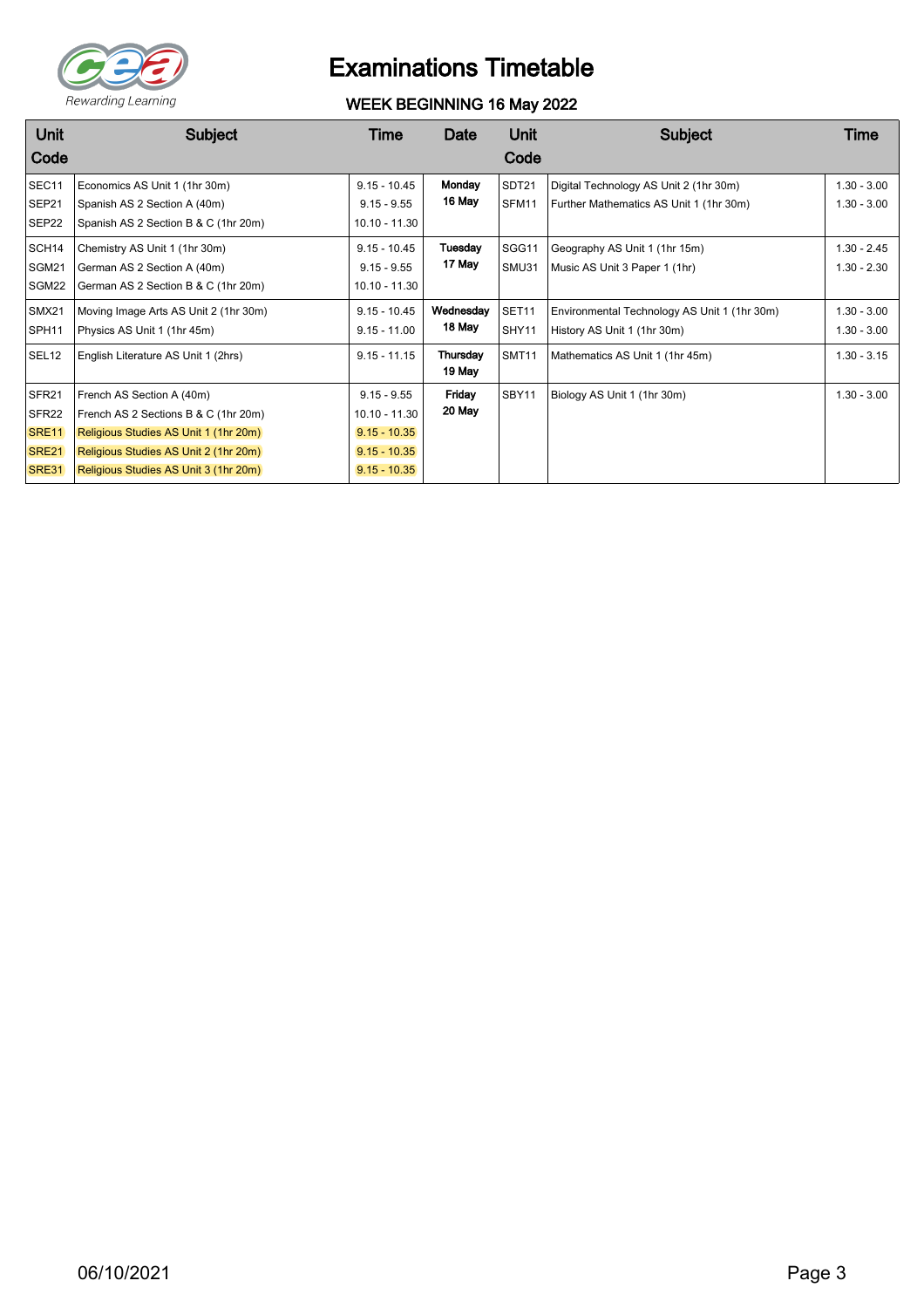

### WEEK BEGINNING 23 May 2022

| Unit              | <b>Subject</b>                             | Time           | Date      | Unit              | <b>Subject</b>                                 | Time          |
|-------------------|--------------------------------------------|----------------|-----------|-------------------|------------------------------------------------|---------------|
| Code              |                                            |                |           | Code              |                                                |               |
| SBU <sub>11</sub> | Business Studies AS Unit 1 (1hr 30m)       | $9.15 - 10.45$ | Monday    | SHC31             | Health & Social Care AS Unit 3 (2hrs)          | $1.30 - 3.30$ |
|                   |                                            |                | 23 May    |                   |                                                |               |
| AEC11             | Economics A2 Unit 1 (2hrs)                 | $9.15 - 11.15$ | Tuesday   | SGP21             | Government & Politics AS Unit 2 (1hr 45m)      | $1.30 - 3.15$ |
| <b>SIR21</b>      | Irish AS 2 Section A (40m)                 | $9.15 - 9.55$  | 24 May    | SNF11             | Nutrition and Food Science AS Unit 1 (1hr 30m) | $1.30 - 3.00$ |
| <b>SIR22</b>      | Irish AS 2 Sections B & C (1hr 20m)        | 10.10 - 11.30  |           |                   |                                                |               |
| AFM11             | Further Maths A2 Unit 1 (2hr 15m)          | $9.15 - 11.30$ | Wednesday | ABU11             | Business Studies A2 Unit 1 (2hrs)              | $1.30 - 3.30$ |
| AGP11             | Government & Politics A2 Unit 1 (2hr 15m)  | $9.15 - 11.30$ | 25 May    | SAL21             | Sports Science AS Unit 2 (2hrs)                | $1.30 - 3.30$ |
| SJR <sub>11</sub> | Journalism AS Unit 1 (2hrs)                | $9.15 - 11.15$ |           | SDV11             | Software Systems Development AS Unit 1 (2hrs)  | $1.30 - 3.30$ |
| STE <sub>11</sub> | T & D Systems & Control AS 1 Core (1hr)    | $9.15 - 10.15$ |           |                   |                                                |               |
| STE <sub>12</sub> | T & D Systems & Control AS 1 Options (1hr) | 10.30 - 11.30  |           |                   |                                                |               |
| AGG11             | Geography A2 Unit 1 (1hr 30m)              | $9.15 - 10.45$ | Thursday  | APH11             | Physics A2 Unit 1 (2hrs)                       | $1.30 - 3.30$ |
| SEP31             | Spanish AS Unit 3 (1hr)                    | $9.15 - 10.15$ | 26 May    | SEC <sub>21</sub> | Economics AS Unit 2 (1hr 30m)                  | $1.30 - 3.00$ |
|                   |                                            |                |           | SFM21             | Further Mathematics AS Unit 2 (1hr 30m)        | $1.30 - 3.00$ |
| AHY21             | History A2 Unit 2 (2hr 30m)                | $9.15 - 11.45$ | Friday    | AAL21             | Sports Science A2 Unit 2 (2hrs)                | $1.30 - 3.30$ |
| <b>SDT11</b>      | Digital Technology AS Unit 1 (1hr 30m)     | $9.15 - 10.45$ | 27 May    | SCH <sub>24</sub> | Chemistry AS Unit 2 (1hr 30m)                  | $1.30 - 3.00$ |
| SGG21             | Geography AS Unit 2 (1hr 15m)              | $9.15 - 10.30$ |           |                   |                                                |               |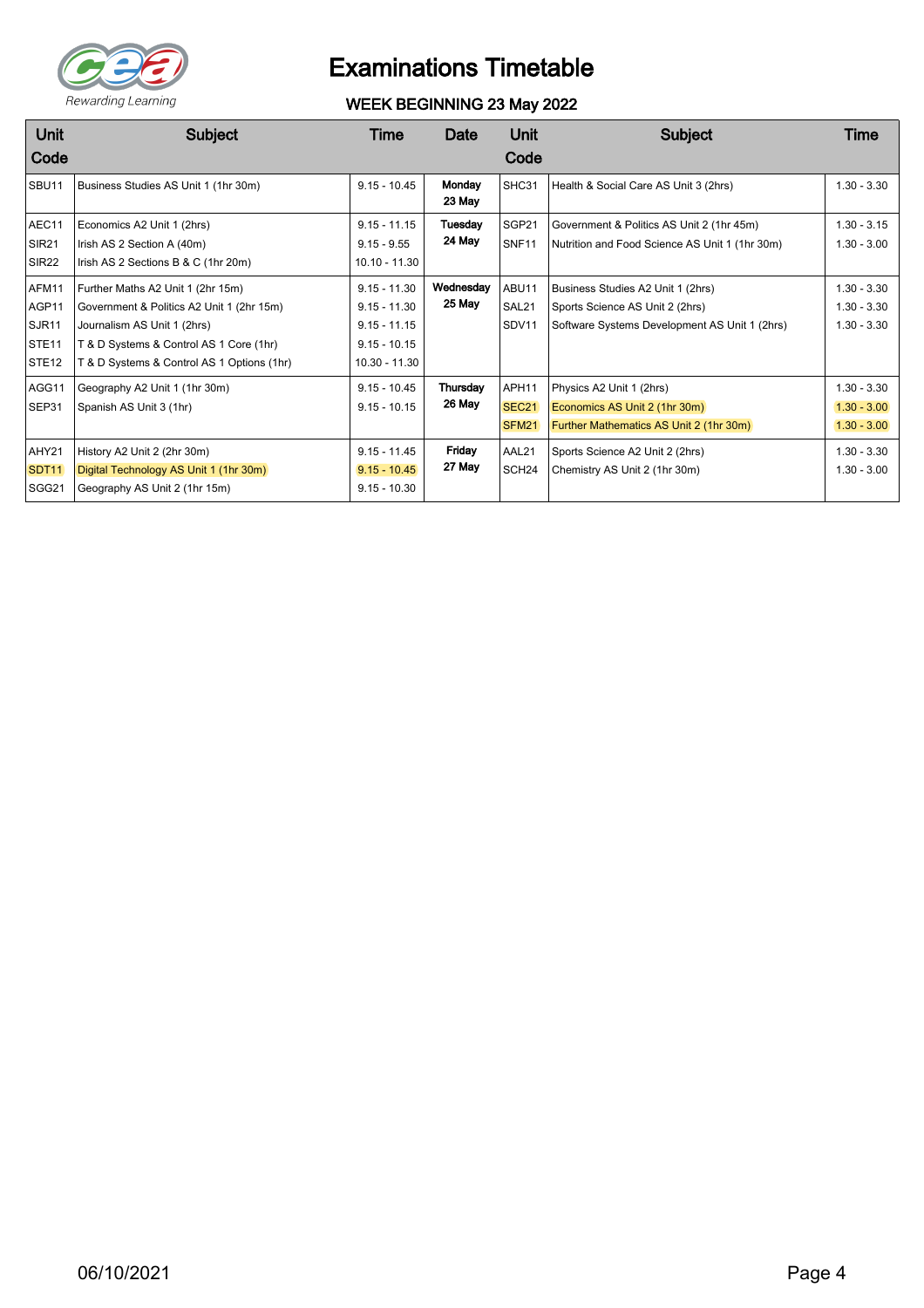

### WEEK BEGINNING 30 May 2022

| <b>Unit</b>       | <b>Subject</b>                             | Time           | Date      | Unit         | <b>Subject</b>                                | Time          |
|-------------------|--------------------------------------------|----------------|-----------|--------------|-----------------------------------------------|---------------|
| Code              |                                            |                |           | Code         |                                               |               |
| ACH14             | Chemistry A2 Unit 1 (2hrs)                 | $9.15 - 11.15$ | Monday    | ADV11        | Software Systems Development A2 Unit 1 (2hrs) | $1.30 - 3.30$ |
| SBY21             | Biology AS Unit 2 (1hr 30m)                | $9.15 - 10.45$ | 30 May    | <b>SEL21</b> | English Literature AS Unit 2 (1hr)            | $1.30 - 2.30$ |
| SPB <sub>11</sub> | Prof Business Services AS Unit 1 (1hr 30m) | $9.15 - 10.45$ |           | SZ021        | Life & Health Sciences AS Unit 2 (1hr 30m)    | $1.30 - 3.00$ |
| AEL11             | English Literature A2 Unit 1 (1hr 30m)     | $9.15 - 10.45$ | Tuesday   | AHC31        | Health & Social Care A2 Unit 3 (2hrs)         | $1.30 - 3.30$ |
| SMU32             | Music AS Unit 3 Paper 2 (2hrs)             | $9.15 - 11.15$ | 31 May    | SGM31        | German AS Unit 3 (1hr)                        | $1.30 - 2.30$ |
|                   |                                            |                |           | SRE41        | Religious Studies AS Unit 4 (1hr 20m)         | $1.30 - 2.50$ |
|                   |                                            |                |           | <b>SRE51</b> | Religious Studies AS Unit 5 (1hr 20m)         | $1.30 - 2.50$ |
|                   |                                            |                |           | SRE61        | Religious Studies AS Unit 6 (1hr 20m)         | $1.30 - 2.50$ |
| ABY11             | Biology A2 Unit 1 (2hr 15m)                | $9.15 - 11.30$ | Wednesday | SHY21        | History AS Unit 2 (1hr 30m)                   | $1.30 - 3.00$ |
| SCH <sub>32</sub> | Chemistry AS Unit 3 Theory (1hr 15m)       | $9.15 - 10.30$ | 01 June   |              |                                               |               |
| SGG31             | Geography AS Unit 3 (1hr)                  | $9.15 - 10.15$ |           |              |                                               |               |
|                   |                                            |                | Thursday  |              |                                               |               |
|                   |                                            |                | 02 June   |              |                                               |               |
|                   |                                            |                | Friday    |              |                                               |               |
|                   |                                            |                | 03 June   |              |                                               |               |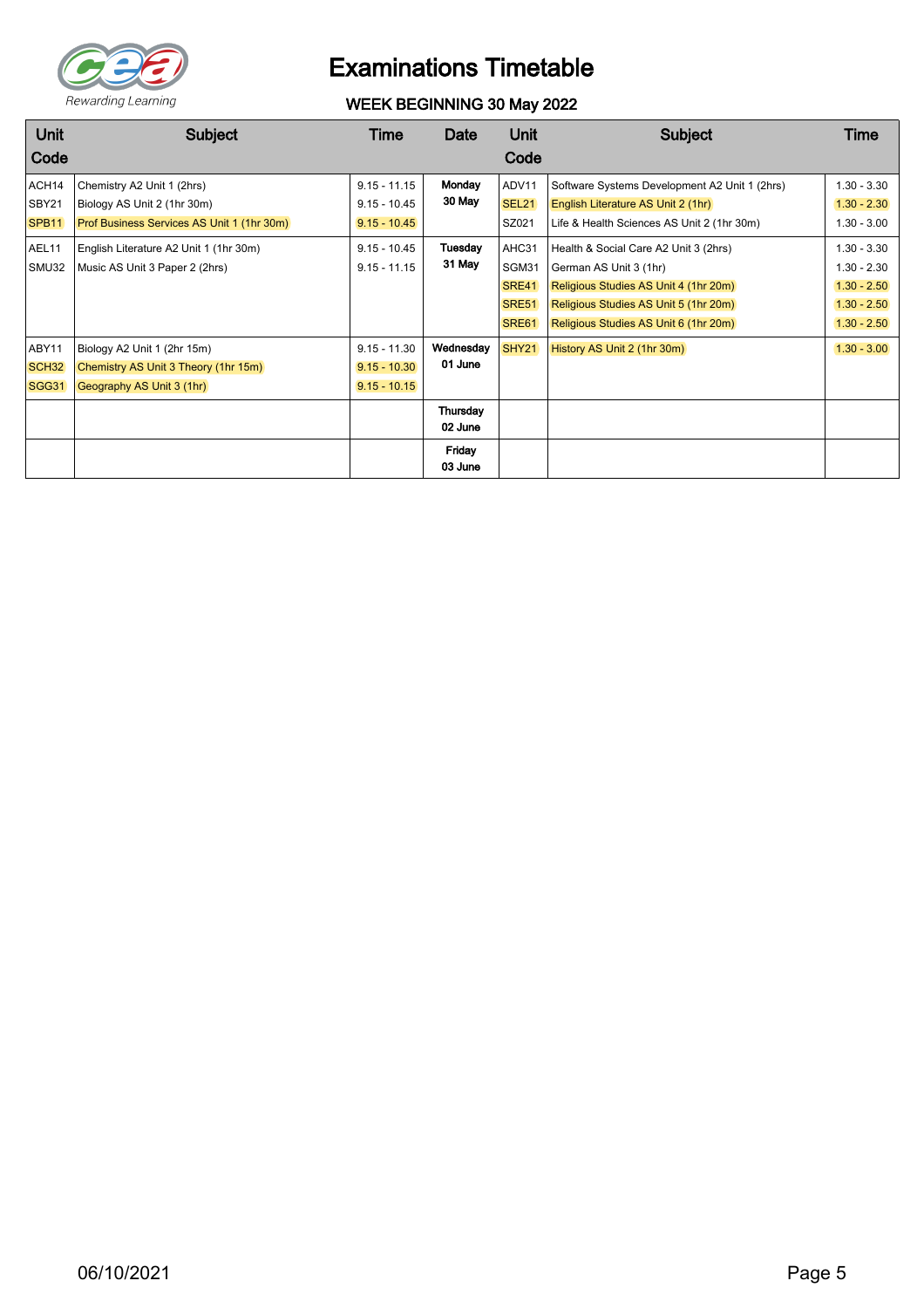

### WEEK BEGINNING 06 June 2022

| <b>Unit</b>       | Subject                                    | Time            | Date      | <b>Unit</b>       | <b>Subject</b>                                 | Time          |
|-------------------|--------------------------------------------|-----------------|-----------|-------------------|------------------------------------------------|---------------|
| Code              |                                            |                 |           | Code              |                                                |               |
| AMT11             | Mathematics A2 Unit 1 (2hr 30m)            | $9.15 - 11.45$  | Monday    | AEC21             | Economics A2 Unit 2 (2hrs)                     | $1.30 - 3.30$ |
| SPH <sub>21</sub> | Physics AS Unit 2 (1hr 45m)                | $9.15 - 11.00$  | 06 June   | SGP <sub>11</sub> | Government & Politics AS Unit 1 (1hr 15m)      | $1.30 - 2.45$ |
| AEP21             | Spanish A2 Unit 2 Section A (45m)          | $9.15 - 10.00$  | Tuesday   | AFM21             | Further Maths A2 Unit 2 (2hr 15m)              | $1.30 - 3.45$ |
| AEP22             | Spanish A2 Unit 2 Section B (2hrs)         | $10.15 - 12.15$ | 07 June   | AGG21             | Geography A2 Unit 2 (1hr 30m)                  | $1.30 - 3.00$ |
| <b>SBU21</b>      | Business Studies AS Unit 2 (1hr 30m)       | $9.15 - 10.45$  |           | <b>SIR31</b>      | Irish AS Unit 3 (1hr)                          | $1.30 - 2.30$ |
|                   |                                            |                 |           | <b>SNF21</b>      | Nutrition and Food Science AS Unit 2 (1hr 30m) | $1.30 - 3.00$ |
| AIR21             | Irish A2 2 Section A (45m)                 | $9.15 - 10.00$  | Wednesday | AMU31             | Music A2 Aural Perception (1hr 15m)            | $1.30 - 2.45$ |
| <b>AIR22</b>      | Irish A2 2 Section B (2hrs)                | $10.15 - 12.15$ | 08 June   | ATE <sub>11</sub> | Technology & Design A2 Unit 1 (2hrs)           | $1.30 - 3.30$ |
| AJR11             | Journalism A2 Unit 1 (2hrs)                | $9.15 - 11.15$  |           | SFR31             | French AS Unit 3 (1hr)                         | $1.30 - 2.30$ |
| <b>SRE71</b>      | Religious Studies AS Unit 7 (1hr 20m)      | $9.15 - 10.35$  |           |                   |                                                |               |
| ABU21             | Business Studies A2 Unit 2 (2hrs)          | $9.15 - 11.15$  | Thursday  | AGM21             | German A2 Unit 2 Section A (45m)               | $1.30 - 2.15$ |
| AEL21             | English Literature A2 Unit 2 (2hrs)        | $9.15 - 11.15$  | 09 June   | AGM22             | German A2 Unit 2 Section B (2hrs)              | $2.30 - 4.30$ |
| SHC51             | Health & Social Care AS Unit 5 (2hrs)      | $9.15 - 11.15$  |           | SZ031             | Life & Health Sciences AS Unit 3 (1hr 30m)     | $1.30 - 3.00$ |
| SHC71             | Health & Social Care AS Unit 7 (2hrs)      | $9.15 - 11.15$  |           |                   |                                                |               |
| <b>SMT21</b>      | Mathematics AS Unit 2 (1hr 15m)            | $9.15 - 10.30$  |           |                   |                                                |               |
| APH <sub>21</sub> | Physics A2 Unit 2 (2hrs)                   | $9.15 - 11.15$  | Friday    | AET11             | Environmental Technology A2 Unit 1 (2hrs)      | $1.30 - 3.30$ |
| <b>ARE11</b>      | Religious Studies A2 Unit 1 (2hrs)         | $9.15 - 11.15$  | 10 June   | AHY11             | History A2 Unit 1 (1hr 15m)                    | $1.30 - 2.45$ |
| <b>ARE21</b>      | Religious Studies A2 Unit 2 (2hrs)         | $9.15 - 11.15$  |           | SBY31             | Biology AS Unit 3 Theory (1hr)                 | $1.30 - 2.30$ |
| <b>ARE31</b>      | Religious Studies A2 Unit 3 (2hrs)         | $9.15 - 11.15$  |           |                   |                                                |               |
| SPB31             | Prof Business Services AS Unit 3 (1hr 30m) | $9.15 - 10.45$  |           |                   |                                                |               |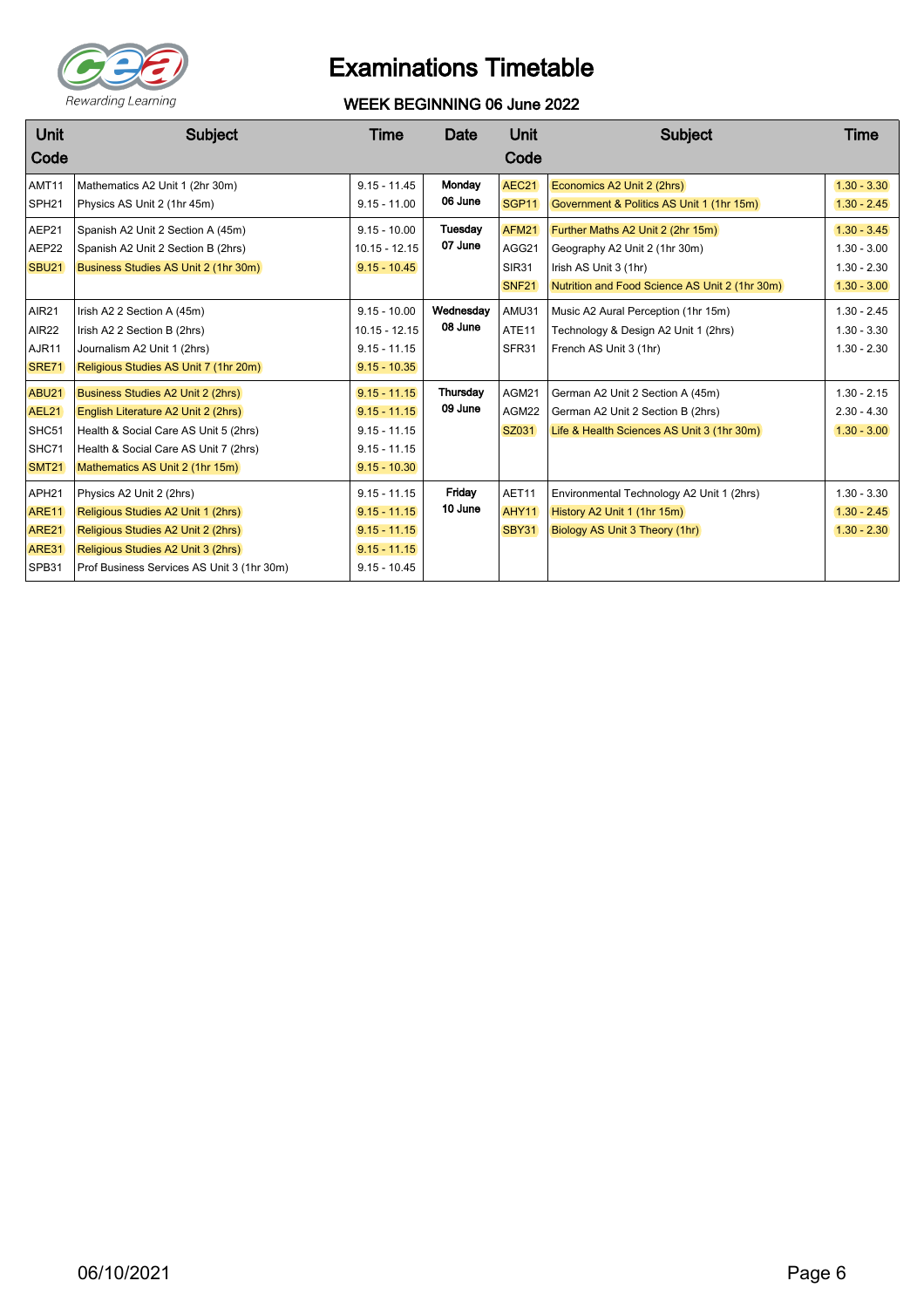

### WEEK BEGINNING 13 June 2022

| Unit                                   | <b>Subject</b>                                                           | Time                              | Date                 | Unit                  | Subject                                                                              | Time                           |
|----------------------------------------|--------------------------------------------------------------------------|-----------------------------------|----------------------|-----------------------|--------------------------------------------------------------------------------------|--------------------------------|
| Code                                   |                                                                          |                                   |                      | Code                  |                                                                                      |                                |
| AFR <sub>21</sub><br>AFR <sub>22</sub> | French A2 Unit 2 Section A (45m)<br>French A2 Unit 2 Section B (2hrs)    | $9.15 - 10.00$<br>$10.15 - 12.15$ | Monday<br>13 June    | ADT11<br>AZ021        | Digital Technology A2 Unit 1 (2hr 30m)<br>Life & Health Sciences A2 Unit 2 (1hr 45m) | $1.30 - 4.00$<br>$1.30 - 3.15$ |
| SRE81                                  | Religious Studies AS Unit 8 (1hr 20m)                                    | $9.15 - 10.35$                    |                      |                       |                                                                                      |                                |
| ACH <sub>24</sub><br>SZ051             | Chemistry A2 Unit 2 (2hrs)<br>Life & Health Sciences AS Unit 5 (1hr 30m) | $9.15 - 11.15$<br>$9.15 - 10.45$  | Tuesday<br>14 June   | <b>AMT21</b><br>APB11 | Mathematics A2 Unit 2 (1hr 30m)<br>Prof Business Services A2 Unit 1 (2hrs)           | $1.30 - 3.00$<br>$1.30 - 3.30$ |
| AMX21                                  | Moving Image Arts A2 Unit 2 (2hr 30m)                                    | $9.15 - 11.45$                    | Wednesday<br>15 June | ANF <sub>11</sub>     | Nutrition & Food Science A2 Unit 1 (2hr 30m)                                         | $1.30 - 4.00$                  |
| ABY21                                  | Biology A2 Unit 2 (2hr 15m)                                              | $9.15 - 11.30$                    | Thursday             | AGP21                 | Government & Politics A2 Unit 2 (1hr 30m)                                            | $1.30 - 3.00$                  |
|                                        |                                                                          |                                   | 16 June              | AHC61                 | Health & Social Care A2 Unit 6 (2hrs)                                                | $1.30 - 3.30$                  |
|                                        |                                                                          |                                   |                      | AHC71                 | Health & Social Care A2 Unit 7 (2hrs)                                                | $1.30 - 3.30$                  |
| AEP31                                  | Spanish A2 Unit 3 (1hr)                                                  | $9.15 - 10.15$                    | Friday<br>17 June    | AGG31                 | Geography A2 Unit 3 (1hr 30m)                                                        | $1.30 - 3.00$                  |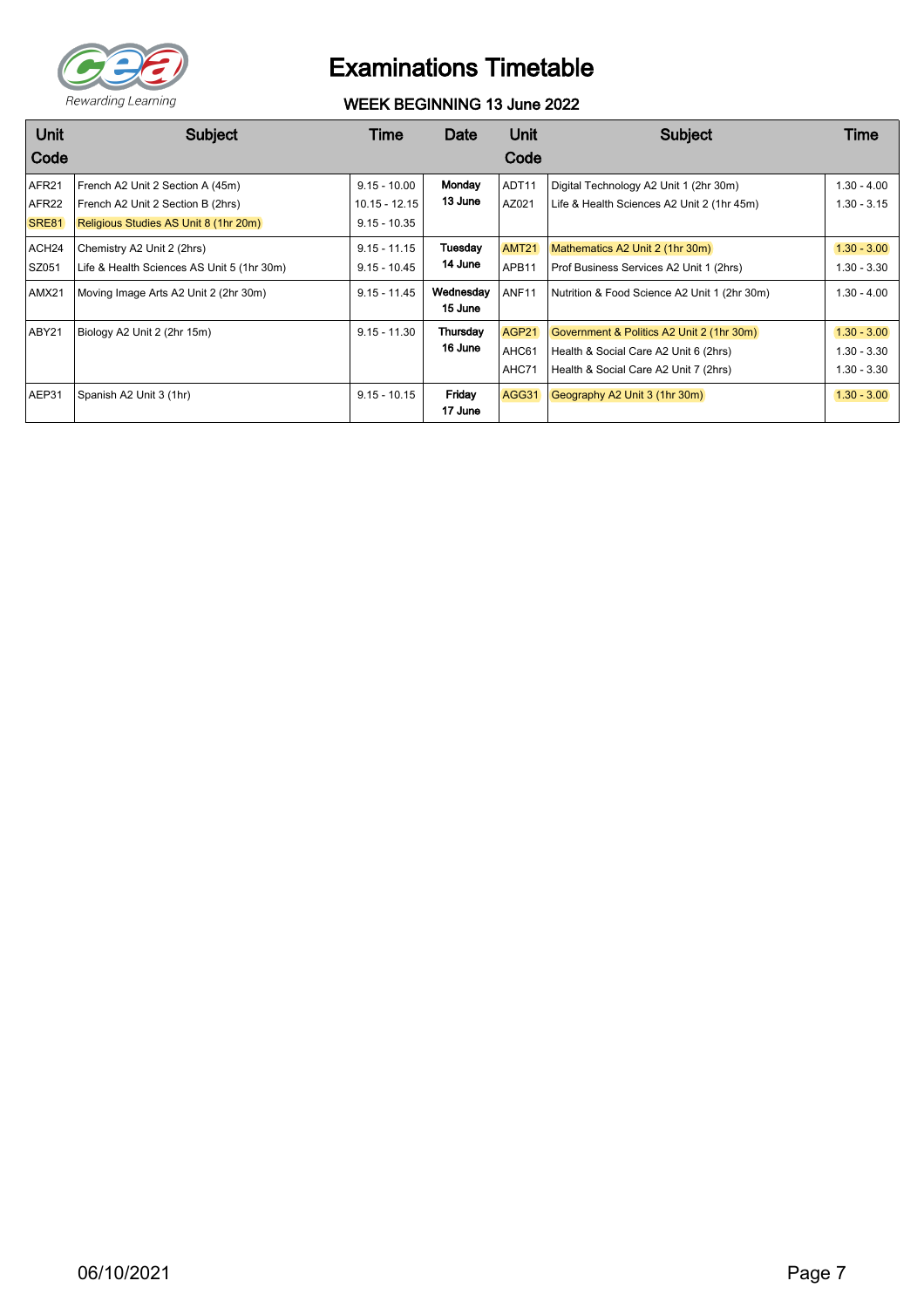

#### WEEK BEGINNING 20 June 2022

| Unit                                | <b>Subject</b>                                                                                                 | Time                                               | Date                 | Unit              | Subject                                 | Time          |
|-------------------------------------|----------------------------------------------------------------------------------------------------------------|----------------------------------------------------|----------------------|-------------------|-----------------------------------------|---------------|
| Code                                |                                                                                                                |                                                    |                      | Code              |                                         |               |
| ARE41<br>ARE51<br>ARE <sub>61</sub> | Religious Studies A2 Unit 4 (2hrs)<br>Religious Studies A2 Unit 5 (2hrs)<br>Religious Studies A2 Unit 6 (2hrs) | $9.15 - 11.15$<br>$9.15 - 11.15$<br>$9.15 - 11.15$ | Monday<br>20 June    | AMU32             | Music A2 Written Paper (2hrs)           | $1.30 - 3.30$ |
| ACH32                               | Chemistry A2 Unit 3 Theory (1hr 15m)                                                                           | $9.15 - 10.30$                                     | Tuesday<br>21 June   | AIR31             | Irish A2 Unit 3 (1hr)                   | $1.30 - 2.30$ |
| AZ031                               | Life & Health Sciences A2 Unit 3 (1hr 45m)                                                                     | $9.15 - 11.00$                                     | Wednesday<br>22 June | AGM31             | German A2 Unit 3 (1hr)                  | $1.30 - 2.30$ |
| <b>ARE71</b>                        | Religious Studies A2 Unit 7 (2hrs)                                                                             | $9.15 - 11.15$                                     | Thursday<br>23 June  | AFR31             | French A2 Unit 3 (1hr)                  | $1.30 - 2.30$ |
| ABY31<br>AZ041                      | Biology A2 Unit 3 Theory (1hr 15m)<br>Life & Health Sciences A2 Unit 4 (1hr 45m)                               | $9.15 - 10.30$<br>$9.15 - 11.00$                   | Friday<br>24 June    | APB <sub>21</sub> | Prof Business Services A2 Unit 2 (2hrs) | $1.30 - 3.30$ |